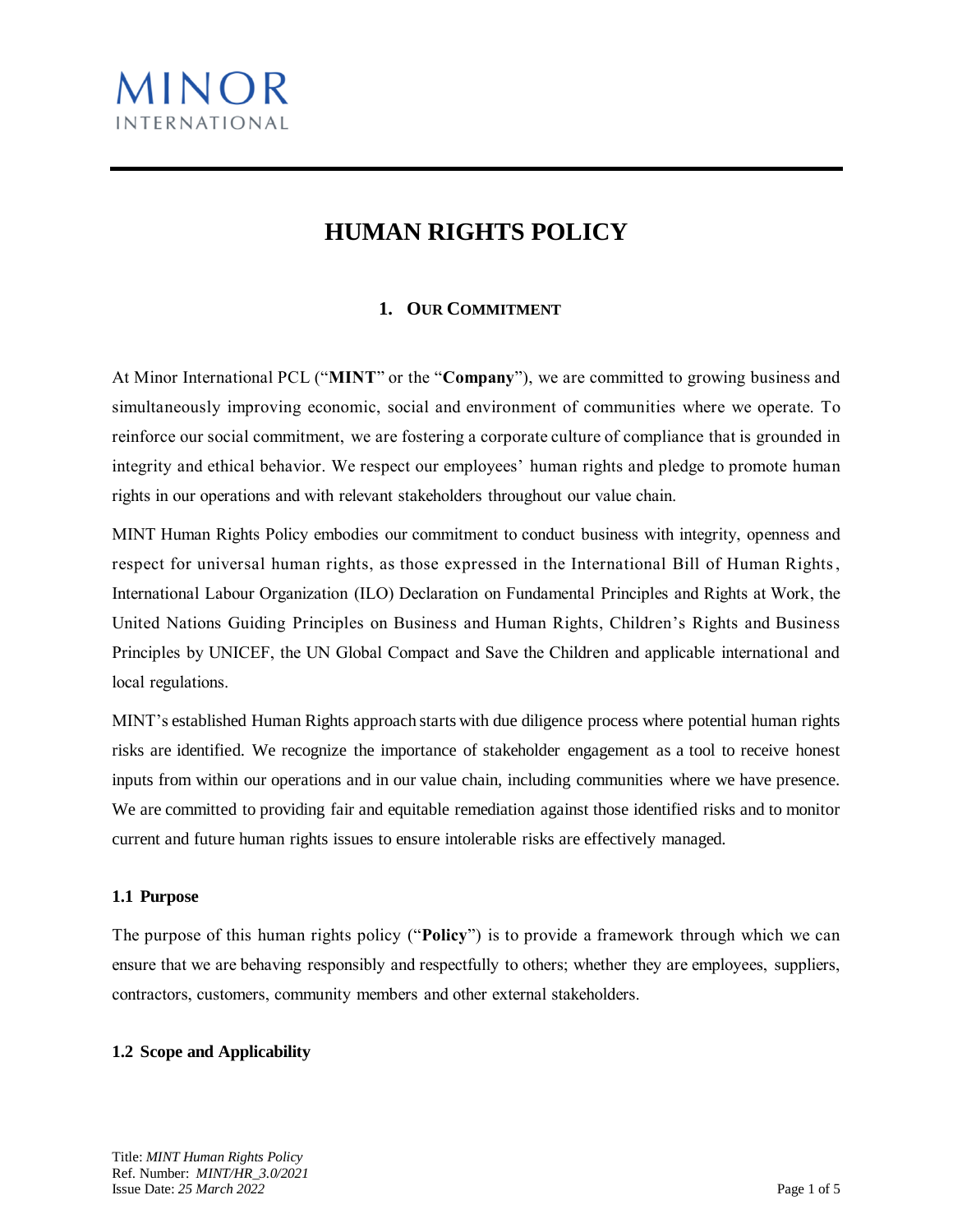

This Policy applies to Minor International PCL, all business units, divisions and offices, across all jurisdictions where we operate, including any subsidiaries and affiliates entities in which the Company has interest and operational control.

This Policy applies to anyone who works on the Company's behalf, including permanent or contract employees, trainees, interns, consultants, contractors, executive officers and board members.

MINT is committed to working with and encouraging our stakeholders in the value chain, including suppliers, franchisees, non-operational controlled businesses, joint venture partners, customers and community members, to uphold and adopt the principles in this Policy.

## **2. HUMAN RIGHTS POLICY**

#### **2.1 Work hours, Minimum Wages and Benefits**

MINT operates in full compliance with applicable wage, work hours, overtime and benefits laws and will compensate employees fairly reflecting the industry and local labor market conditions.

Compensation paid to employees shall comply with all applicable wage laws, including those relating to minimum wages, overtime hours and legally mandated benefits. The information about remuneration, benefits and welfare shall be provided to every employee in writing and made available in the language understood by all employees.

MINT must ensure that all employees have the right to sick leave and annual holiday, as well as parental leave for employees who have to care for a new-born or newly adopted child as provided by national legislation. Employees who take such leave must not, as a result, face dismissal or threat of dismissal.

Employees shall receive notice and severance pay according to labor laws in the situation of employment contracts' termination where employees did not commit offense to the company or are eligible for retirement.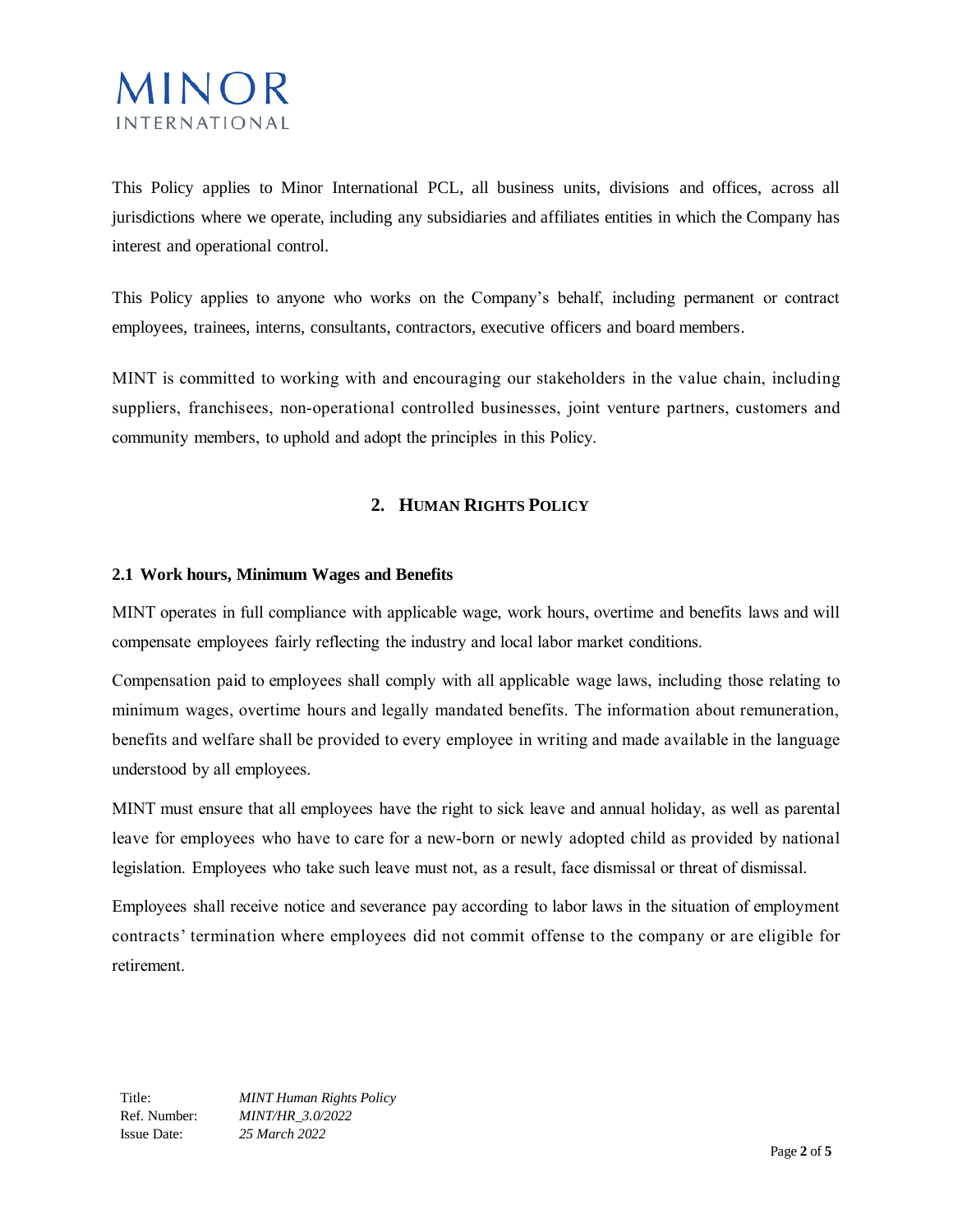

#### **2.2 Labor Standards, Safe and Healthy Workplace**

We provide our employees with safe and healthy working conditions and reasonable daily and weekly work schedules which comply with applicable safety and health laws and regulations. In pandemic circumstances, employees are provided with protective gears and relevant training to ensure employees' safety and well-being. We are committed to maintaining a productive workplace by minimizing the risk of accidents, injury and exposure to health risks.

#### **2.3 Diversity, Equity and Inclusion**

MINT values the contributions from the diversity of the people whom we work with. We are dedicated to providing equal opportunities to all employees. The processes of recruitment, hiring, development, compensation and promotion shall be done with transparency, integrity and fairness on qualifications, performance and experience. The company respects employees to explicitly express their opinions as well as share different thoughts.

We are maintaining workplaces that are free from discrimination or harassment on the basis of race, sex, color, national or social origin, religion, age, disability, sexual orientation, gender identification or expression, political opinion or any other status protected by applicable law. We respect rights of our employees and our stakeholders and adopt reasonable and inclusive practices throughout our operations and seek to eradicate prejudice, discrimination and harassment. Any employment-related decisions, from hiring to termination and retirement, must be based solely on lawful, non-discriminatory criteria. MINT takes a zero-tolerance approach to any forms of harassment or discrimination.

#### **2.4 The Freedom of Association and Collective Bargaining**

MINT must respect employees' rights to form, join or not join a labor union, or other organization of their choice and to bargain collectively in support of their mutual interests without fear of punitive actions such as intimidation, harassment or termination of employment. We respect our employees' freedom of association and the right to choose collective bargaining representatives. We are committed to providing a constructive interchange with their freely chosen representatives.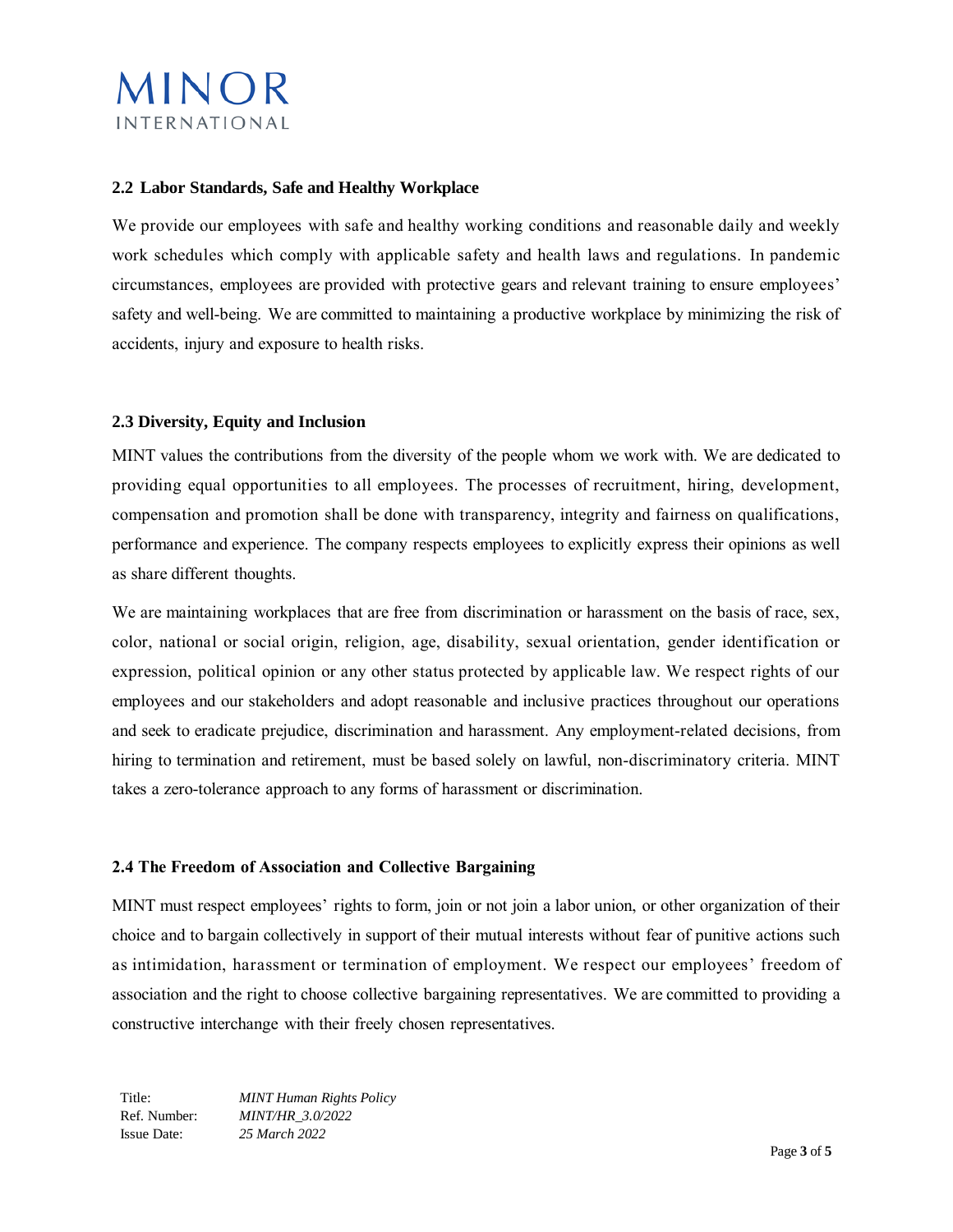

#### **2.5 Prevention of Forced Labor and Human Trafficking**

We prohibit the use of all forms of forced labor, including prison labor, indentured labor, bonded labor, military labor, slave labor and any form of human trafficking.

#### **2.6 Protection of Children Rights and Child Labor**

We are committed to complying with relevant local and international regulations on children rights and child labor. We shall ensure that no underage or child labor is employed in our operations, the protection and safety of children is taken into consideration in all business activities and facilities, and products and services are safe and seek to support children's rights.

#### **2.7 Health and Wellness**

Customers' health and well-being is utmost priority in conducting business at MINT. We respect their right by providing safe, quality and healthy products and services. We also pledge to protect customers' personal information and their privacy as well as to respect their rights to information.

#### **2.8 Respect to Land Use and Sound Environment**

We acknowledge that land use across our value chain may have major implication for Human Rights. We help protect the land rights and ensure sound environment of local communities. Our Environmental Policy has guided and enabled us to achieve this commitment. We also engage with people in those communities, including indigenous peoples as well as other vulnerable groups. Our goal is to guarantee that we are listening to, learning from and considering their perspectives as we conduct our business through transparent discussion.

#### **3. REPORTING VIOLATIONS**

The Company and all employees must work together to ensure prompt and consistent action against violations of this Policy. If you become aware of the potential or actual breach of this Policy, please